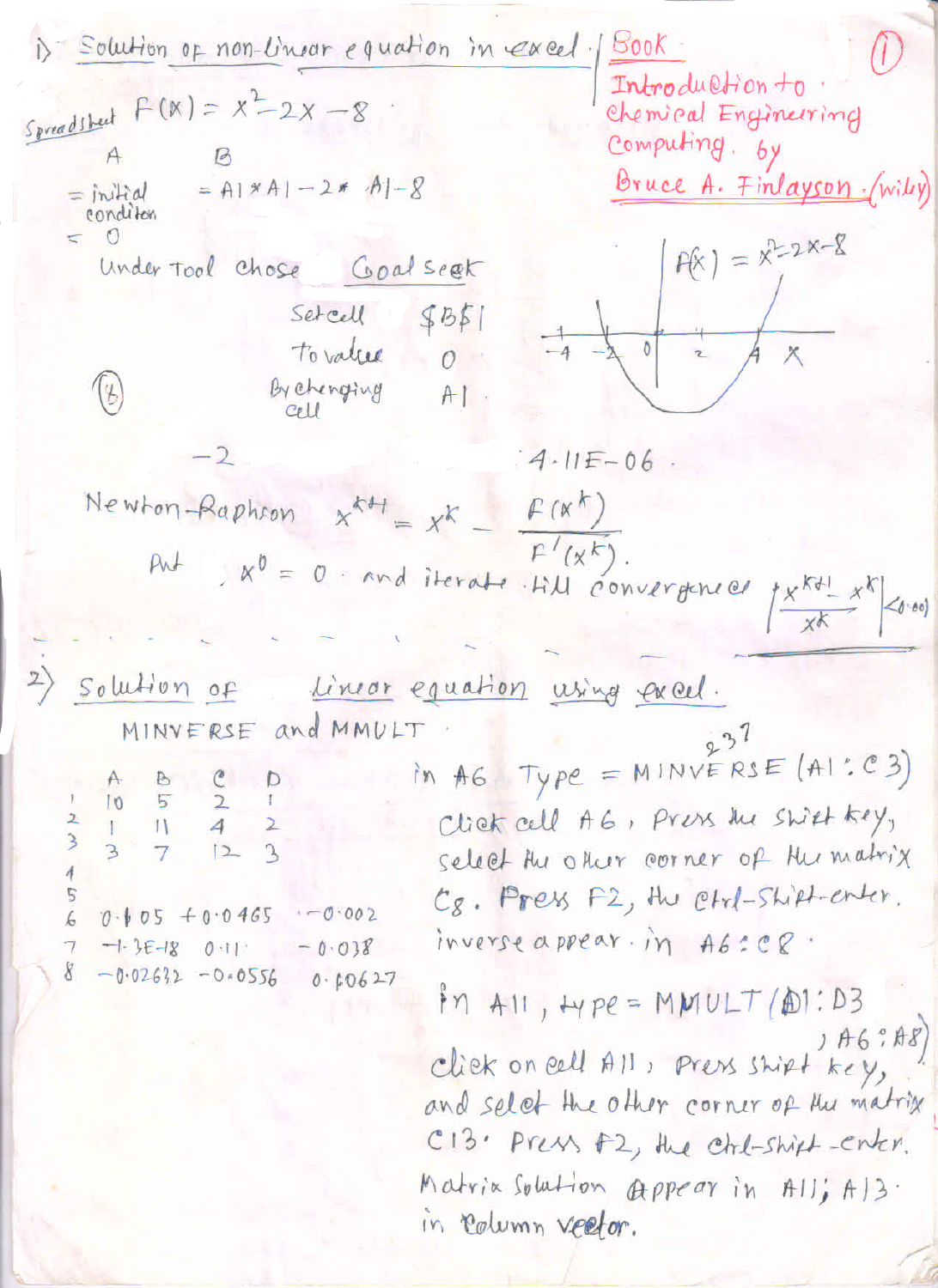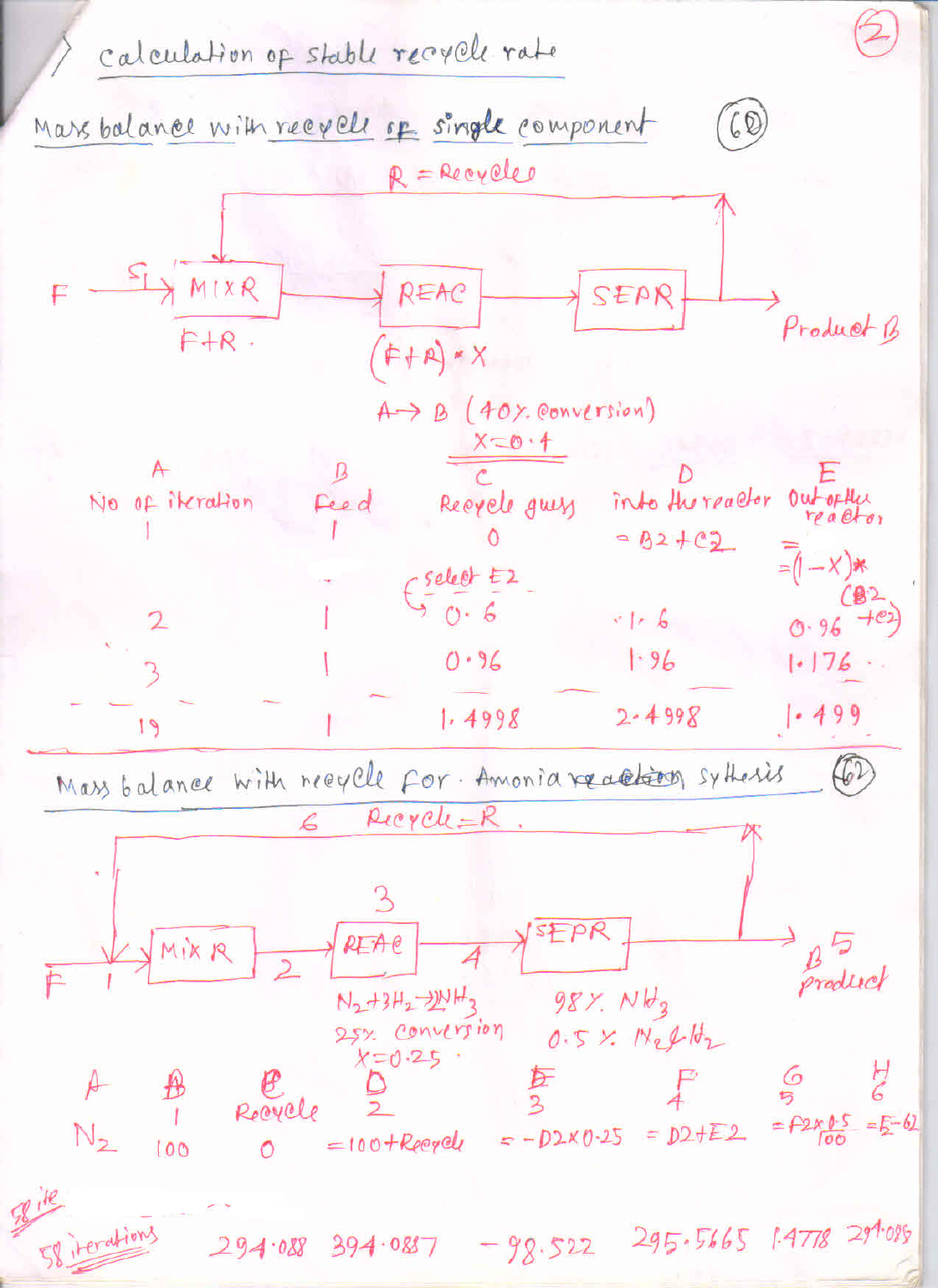$300$  = $300+22 = 52 \times 125 = 22 \times 125 = 72-60$ Goteration  $882.266$   $1182.266 - 295.566$   $886.6995$  4-433  $882.266$ .

 $\mapsto$ G  $D$  $\mathcal{B}$  $\mathcal{C}$  $A$ 5  $3$ NH<sub>3</sub> 1 Reeyole 2  $= 2 - 62$ = 0 = 02+0 =  $(D2+M2)x0.25 = D2+E2 = F2x0.98$  $\circ$ 

 $8.04 = 8.0426$  394.088 402.1313 394.0887 8.042626 Spiterati.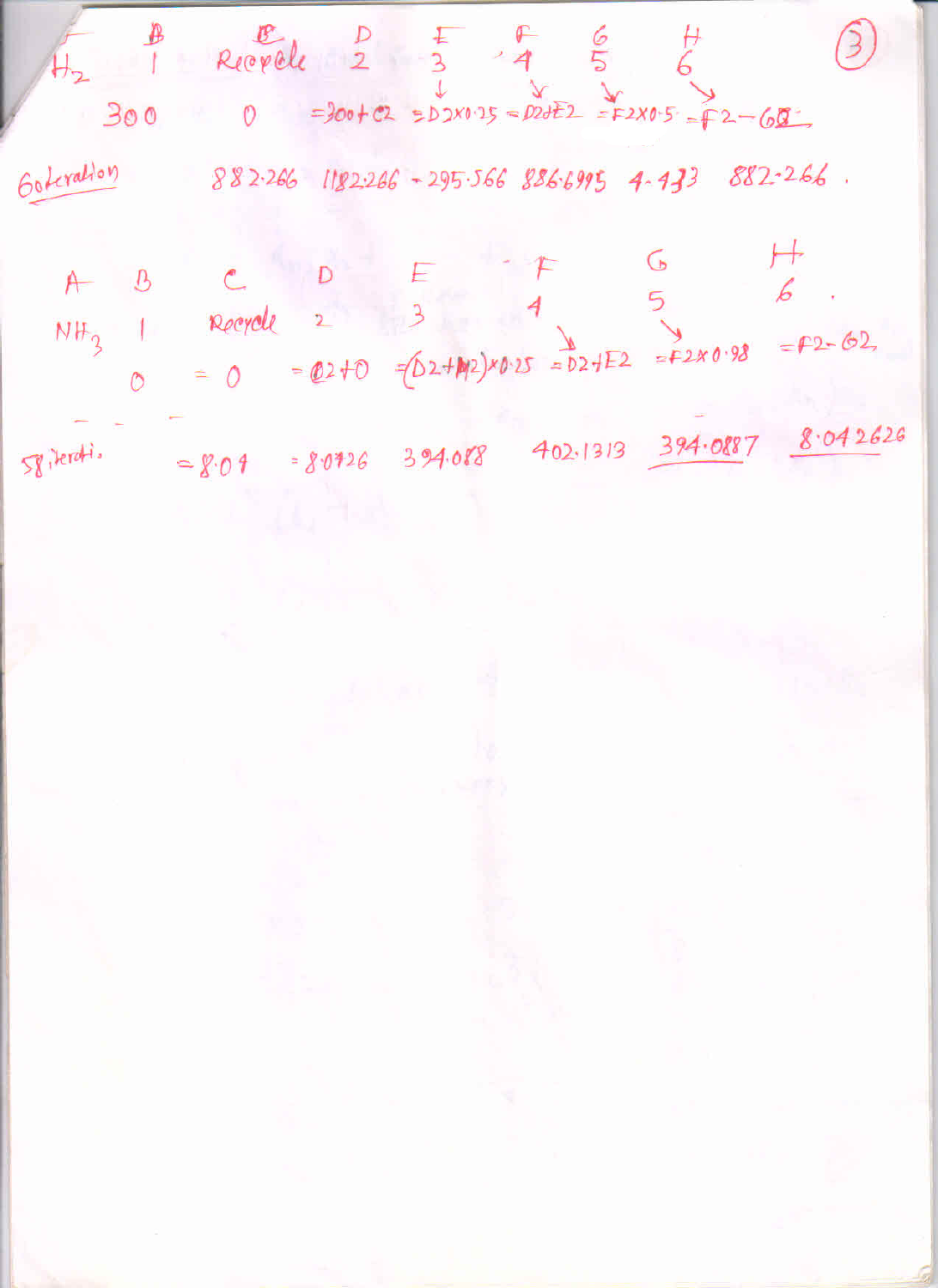|                |     | 1 Recycle            | $\overline{2}$       | 3                     | 4                   | 5                    | 6                    |                |
|----------------|-----|----------------------|----------------------|-----------------------|---------------------|----------------------|----------------------|----------------|
| N <sub>2</sub> | 100 | $\pmb{0}$            | 100                  | $-25$                 | 75                  | 0.375                | 74.625               | H <sub>2</sub> |
|                |     | 74.625               | 174.625              | $-43.6563$            | 130.9688            | 0.654844             | 130.3139             |                |
|                |     | 130.3139             | 230.3139             | $-57.5785$            | 172.7354            | 0.863677             | 171.8718             |                |
|                |     | 171.8718             | 271.8718             | $-67.9679$            | 203.9038            | 1.019519             | 202.8843             |                |
|                |     | 202.8843             | 302.8843             | $-75.7211$            | 227.1632            | 1.135816             | 226.0274             |                |
|                |     | 226.0274             | 326.0274             | $-81.5069$            | 244.5206            | 1.222603             | 243.298              |                |
|                |     | 243.298              | 343.298              | $-85.8245$            | 257.4735            | 1.287367             | 256.1861             |                |
|                |     | 256.1861             | 356.1861             | $-89.0465$            | 267.1396            | 1.335698             | 265.8039             |                |
|                |     | 265.8039             | 365.8039             | $-91.451$             | 274.3529            | 1.371765             | 272.9811             |                |
|                |     | 272.9811             | 372.9811             | $-93.2453$            | 279.7359            | 1.398679             | 278.3372             |                |
|                |     | 278.3372             | 378.3372             | $-94.5843$            | 283.7529            | 1.418764             | 282.3341             |                |
|                |     | 282.3341             | 382.3341             | $-95.5835$            | 286.7506            | 1.433753             | 285.3168             |                |
|                |     | 285.3168             | 385.3168             | $-96.3292$            | 288.9876            | 1.444938             | 287.5427             |                |
|                |     | 287.5427             | 387.5427             | $-96.8857$            | 290.657             | 1.453285             | 289.2037             |                |
|                |     | 289.2037             | 389.2037             | $-97.3009$            | 291.9028            | 1.459514             | 290.4433             |                |
|                |     | 290.4433             | 390.4433             | $-97.6108$            | 292.8325            | 1.464162             | 291.3683             |                |
|                |     | 291.3683             | 391.3683             | $-97.8421$            | 293.5262            | 1.467631             | 292.0586             |                |
|                |     | 292.0586             | 392.0586             | $-98.0146$            | 294.0439            | 1.47022              | 292.5737             |                |
|                |     | 292.5737             | 392.5737             | $-98.1434$            | 294.4303            | 1.472151             | 292.9581             |                |
|                |     | 292.9581             | 392.9581             | -98.2395              | 294.7186            | 1.473593             | 293.245              |                |
|                |     | 293.245              | 393.245              | $-98.3113$            | 294.9338            | 1.474669             | 293.4591             |                |
|                |     | 293.4591             | 393.4591             | -98.3648              | 295.0943            | 1.475472             | 293.6188             |                |
|                |     | 293.6188             | 393.6188             | $-98.4047$            | 295.2141            | 1.476071             | 293.7381             |                |
|                |     | 293.7381             | 393.7381             | -98.4345              | 295.3035            | 1.476518             | 293.827              |                |
|                |     | 293.827              | 393.827              | -98.4568              | 295.3703            | 1.476851             | 293.8934             |                |
|                |     | 293.8934             | 393.8934             | -98.4734              | 295.4201            | 1.4771               | 293.943              |                |
|                |     | 293.943              | 393.943              | $-98.4857$            | 295.4572            | 1.477286             | 293.9799             |                |
|                |     | 293.9799             | 393.9799             | $-98.495$             | 295.485<br>295.5056 | 1.477425             | 294.0075             |                |
|                |     | 294.0075<br>294.0281 | 394.0075<br>394.0281 | -98.5019              | 295.5211            | 1.477528<br>1.477605 | 294.0281<br>294.0435 |                |
|                |     | 294.0435             | 394.0435             | $-98.507$<br>-98.5109 | 295.5326            | 1.477663             | 294.0549             |                |
|                |     | 294.0549             | 394.0549             | $-98.5137$            | 295.5412            | 1.477706             | 294.0635             |                |
|                |     | 294.0635             | 394.0635             | $-98.5159$            | 295.5476            | 1.477738             | 294.0699             |                |
|                |     | 294.0699             | 394.0699             | $-98.5175$            | 295.5524            | 1.477762             | 294.0747             |                |
|                |     | 294.0747             | 394.0747             | $-98.5187$            | 295.556             | 1.47778              | 294.0782             |                |
|                |     | 294.0782             | 394.0782             | -98.5196              | 295.5587            | 1.477793             | 294.0809             |                |
|                |     | 294.0809             | 394.0809             | $-98.5202$            | 295.5606            | 1.477803             | 294.0828             |                |
|                |     | 294.0828             | 394.0828             | $-98.5207$            | 295.5621            | 1.477811             | 294.0843             |                |
|                |     | 294.0843             | 394.0843             | $-98.5211$            | 295.5632            | 1.477816             | 294.0854             |                |
|                |     | 294.0854             | 394.0854             | $-98.5214$            | 295.5641            | 1.47782              | 294.0862             |                |
|                |     | 294.0862             | 394.0862             | $-98.5216$            | 295.5647            | 1.477823             | 294.0869             |                |
|                |     | 294.0869             | 394.0869             | $-98.5217$            | 295.5651            | 1.477826             | 294.0873             |                |
|                |     | 294.0873             | 394.0873             | $-98.5218$            | 295.5655            | 1.477827             | 294.0877             |                |
|                |     | 294.0877             | 394.0877             | $-98.5219$            | 295.5657            | 1.477829             | 294.0879             |                |
|                |     | 294.0879             | 394.0879             | $-98.522$             | 295.5659            | 1.47783              | 294.0881             |                |
|                |     | 294.0881             | 394.0881             | $-98.522$             | 295.5661            | 1.47783              | 294.0883             |                |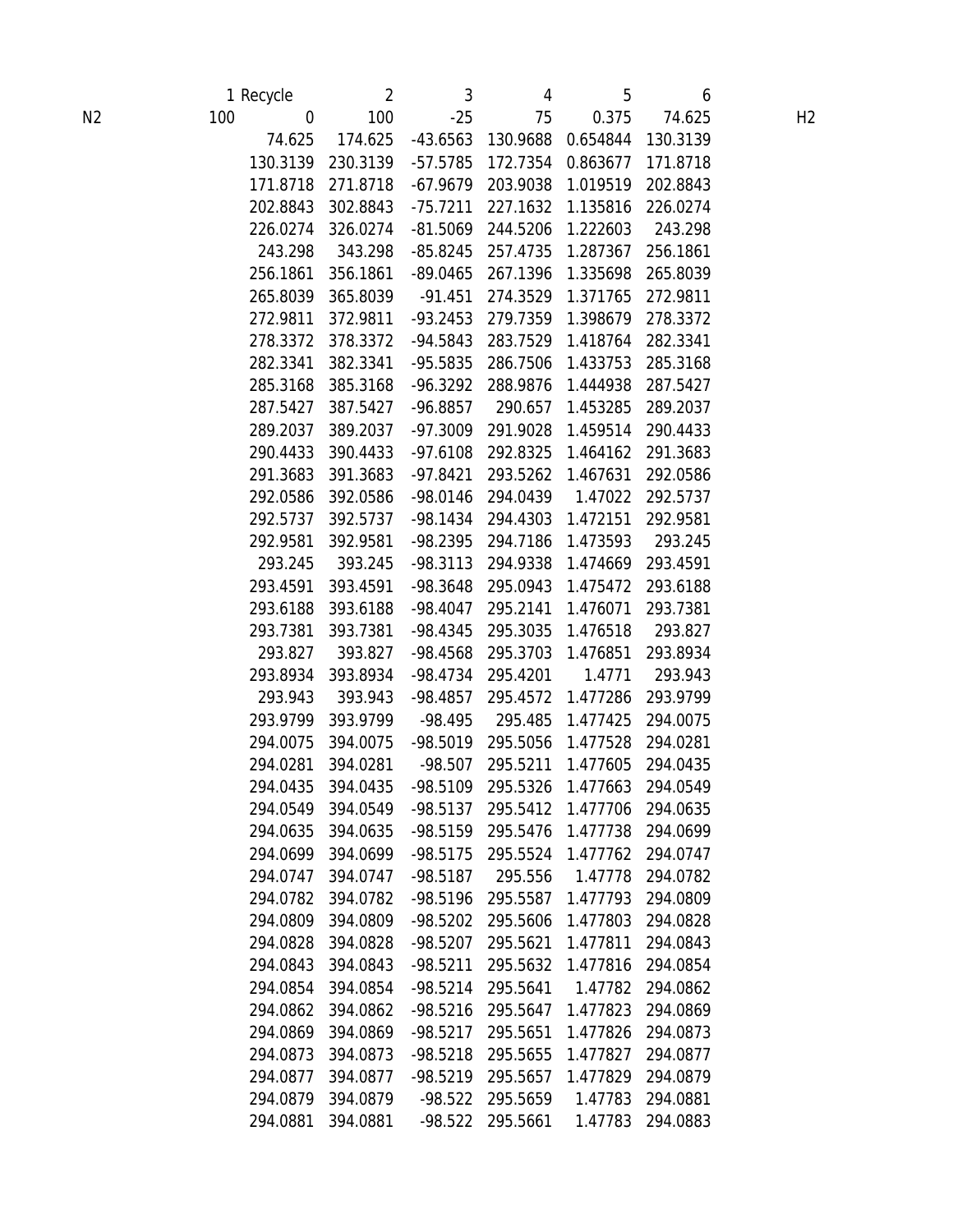| 294.0883 | 394.0883 | $-98.5221$ | 295.5662 | 1.477831 | 294.0884          |
|----------|----------|------------|----------|----------|-------------------|
| 294.0884 | 394.0884 | $-98.5221$ | 295.5663 | 1.477831 | 294.0884          |
| 294.0884 | 394.0884 | $-98.5221$ | 295.5663 | 1.477832 | 294.0885          |
| 294.0885 | 394.0885 | $-98.5221$ | 295.5664 | 1.477832 | 294.0885          |
| 294.0885 | 394.0885 | $-98.5221$ | 295.5664 |          | 1.477832 294.0886 |
| 294.0886 | 394.0886 | $-98.5221$ | 295.5664 |          | 1.477832 294.0886 |
| 294.0886 | 394.0886 | $-98.5221$ | 295.5664 |          | 1.477832 294.0886 |
| 294.0886 | 394.0886 | $-98.5222$ | 295.5665 |          | 1.477832 294.0886 |
| 294.0886 | 394.0886 | -98.5222   | 295.5665 |          | 1.477832 294.0886 |
| 294.0886 | 394.0886 | $-98.5222$ | 295.5665 |          | 1.477832 294.0886 |
| 294.0886 | 394.0886 | -98.5222   | 295.5665 |          | 1.477832 294.0887 |
| 294.0887 | 394.0887 | -98.5222   | 295.5665 |          | 1.477832 294.0887 |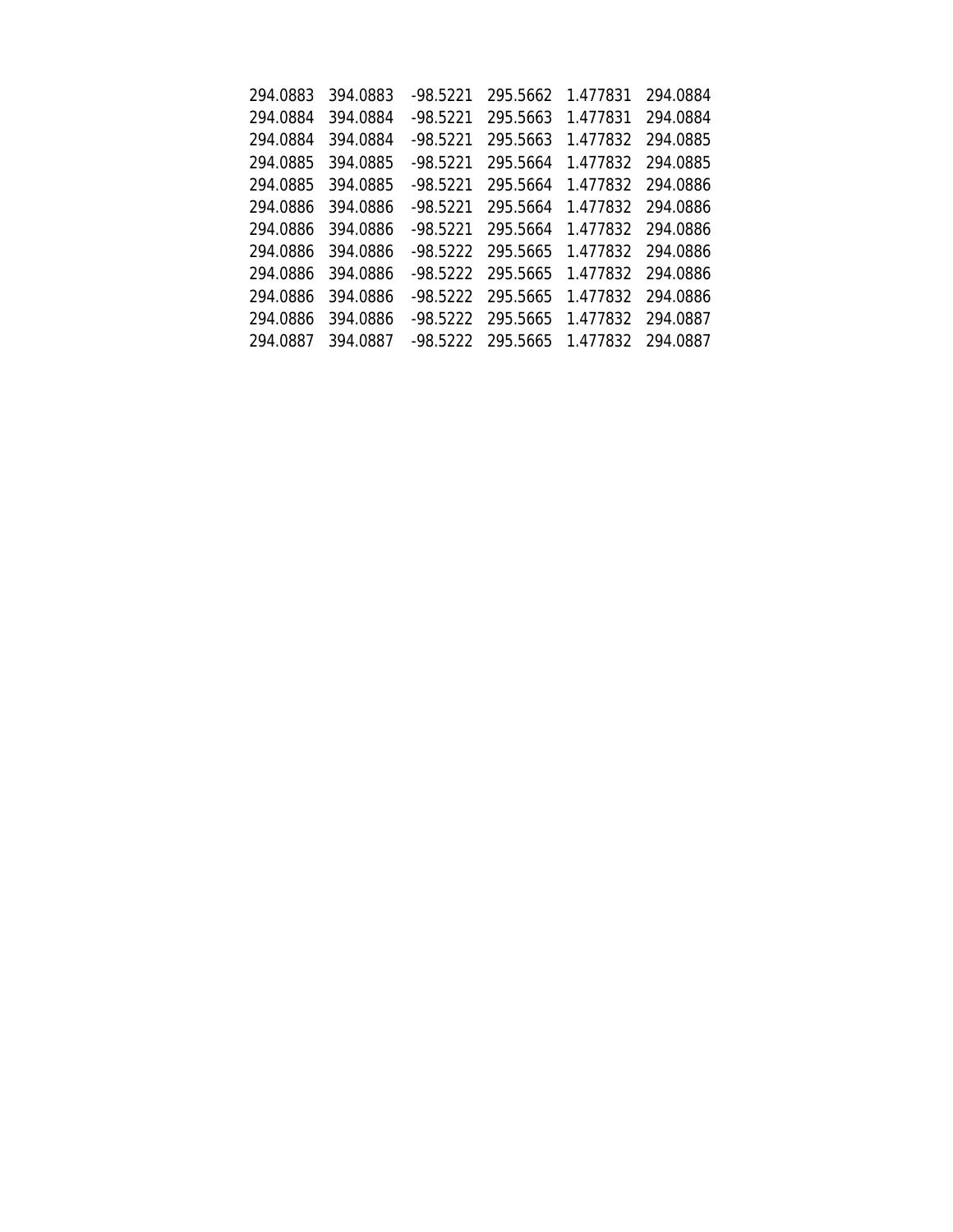|     | 1 Recycle        | 2        | 3          | 4        | 5                                   | 6        |                 | $\mathbf{1}$ |
|-----|------------------|----------|------------|----------|-------------------------------------|----------|-----------------|--------------|
| 300 | $\boldsymbol{0}$ | 300      | $-75$      | 225      | 1.125                               | 223.875  | NH <sub>3</sub> | $\mathbf 0$  |
|     | 223.875          | 523.875  | $-130.969$ | 392.9063 | 1.964531                            | 390.9417 |                 |              |
|     | 390.9417         | 690.9417 | $-172.735$ | 518.2063 | 2.591031                            | 515.6153 |                 |              |
|     | 515.6153         | 815.6153 | $-203.904$ | 611.7114 | 3.058557                            | 608.6529 |                 |              |
|     | 608.6529         | 908.6529 | $-227.163$ | 681.4897 | 3.407448                            | 678.0822 |                 |              |
|     | 678.0822         | 978.0822 | $-244.521$ | 733.5617 | 3.667808                            | 729.8939 |                 |              |
|     | 729.8939         | 1029.894 | $-257.473$ | 772.4204 | 3.862102                            | 768.5583 |                 |              |
|     | 768.5583         | 1068.558 | $-267.14$  | 801.4187 | 4.007094                            | 797.4116 |                 |              |
|     | 797.4116         | 1097.412 | $-274.353$ | 823.0587 | 4.115294                            | 818.9434 |                 |              |
|     | 818.9434         | 1118.943 | $-279.736$ | 839.2076 | 4.196038                            | 835.0115 |                 |              |
|     | 835.0115         | 1135.012 | $-283.753$ | 851.2586 | 4.256293                            | 847.0024 |                 |              |
|     | 847.0024         | 1147.002 | $-286.751$ | 860.2518 | 4.301259                            | 855.9505 |                 |              |
|     | 855.9505         | 1155.951 | $-288.988$ | 866.9629 | 4.334814                            | 862.6281 |                 |              |
|     | 862.6281         | 1162.628 | $-290.657$ | 871.971  | 4.359855                            | 867.6112 |                 |              |
|     | 867.6112         | 1167.611 | $-291.903$ | 875.7084 | 4.378542                            | 871.3299 |                 |              |
|     | 871.3299         | 1171.33  | $-292.832$ | 878.4974 | 4.392487                            | 874.1049 |                 |              |
|     | 874.1049         | 1174.105 | $-293.526$ | 880.5787 | 4.402893                            | 876.1758 |                 |              |
|     | 876.1758         | 1176.176 | -294.044   | 882.1318 | 4.410659                            | 877.7212 |                 |              |
|     | 877.7212         | 1177.721 | $-294.43$  | 883.2909 | 4.416454                            | 878.8744 |                 |              |
|     | 878.8744         | 1178.874 | $-294.719$ | 884.1558 | 4.420779                            | 879.735  |                 |              |
|     | 879.735          | 1179.735 | $-294.934$ | 884.8013 | 4.424006                            | 880.3773 |                 |              |
|     | 880.3773         | 1180.377 | $-295.094$ | 885.283  | 4.426415                            | 880.8565 |                 |              |
|     | 880.8565         | 1180.857 | $-295.214$ | 885.6424 | 4.428212                            | 881.2142 |                 |              |
|     | 881.2142         | 1181.214 | $-295.304$ | 885.9106 | 4.429553                            | 881.4811 |                 |              |
|     | 881.4811         | 1181.481 | $-295.37$  | 886.1108 | 4.430554                            | 881.6803 |                 |              |
|     | 881.6803         | 1181.68  | $-295.42$  | 886.2602 | 4.431301                            | 881.8289 |                 |              |
|     | 881.8289         | 1181.829 | $-295.457$ | 886.3717 | 4.431858                            | 881.9398 |                 |              |
|     | 881.9398         | 1181.94  | $-295.485$ | 886.4549 | 4.432274                            | 882.0226 |                 |              |
|     | 882.0226         | 1182.023 | $-295.506$ | 886.5169 | 4.432585                            | 882.0844 |                 |              |
|     | 882.0844         | 1182.084 | $-295.521$ | 886.5633 | 4.432816                            | 882.1305 |                 |              |
|     | 882.1305         | 1182.13  |            |          | -295.533 886.5978 4.432989 882.1648 |          |                 |              |
|     | 882.1648         | 1182.165 | $-295.541$ | 886.6236 | 4.433118                            | 882.1905 |                 |              |
|     | 882.1905         | 1182.191 | $-295.548$ | 886.6429 | 4.433214                            | 882.2097 |                 |              |
|     | 882.2097         | 1182.21  | $-295.552$ | 886.6573 | 4.433286                            | 882.224  |                 |              |
|     | 882.224          | 1182.224 | $-295.556$ | 886.668  | 4.43334                             | 882.2346 |                 |              |
|     | 882.2346         | 1182.235 | $-295.559$ | 886.676  | 4.43338                             | 882.2426 |                 |              |
|     | 882.2426         | 1182.243 | $-295.561$ | 886.6819 | 4.43341                             | 882.2485 |                 |              |
|     | 882.2485         | 1182.249 | $-295.562$ | 886.6864 | 4.433432                            | 882.253  |                 |              |
|     | 882.253          | 1182.253 | $-295.563$ | 886.6897 | 4.433449                            | 882.2563 |                 |              |
|     | 882.2563         | 1182.256 | $-295.564$ | 886.6922 | 4.433461                            | 882.2587 |                 |              |
|     | 882.2587         | 1182.259 | $-295.565$ | 886.6941 | 4.43347                             | 882.2606 |                 |              |
|     | 882.2606         | 1182.261 | $-295.565$ | 886.6954 | 4.433477                            | 882.262  |                 |              |
|     | 882.262          | 1182.262 | $-295.565$ | 886.6965 | 4.433482                            | 882.263  |                 |              |
|     | 882.263          | 1182.263 | $-295.566$ | 886.6972 | 4.433486                            | 882.2638 |                 |              |
|     | 882.2638         | 1182.264 | $-295.566$ | 886.6978 | 4.433489                            | 882.2643 |                 |              |
|     | 882.2643         | 1182.264 | $-295.566$ | 886.6982 | 4.433491                            | 882.2648 |                 |              |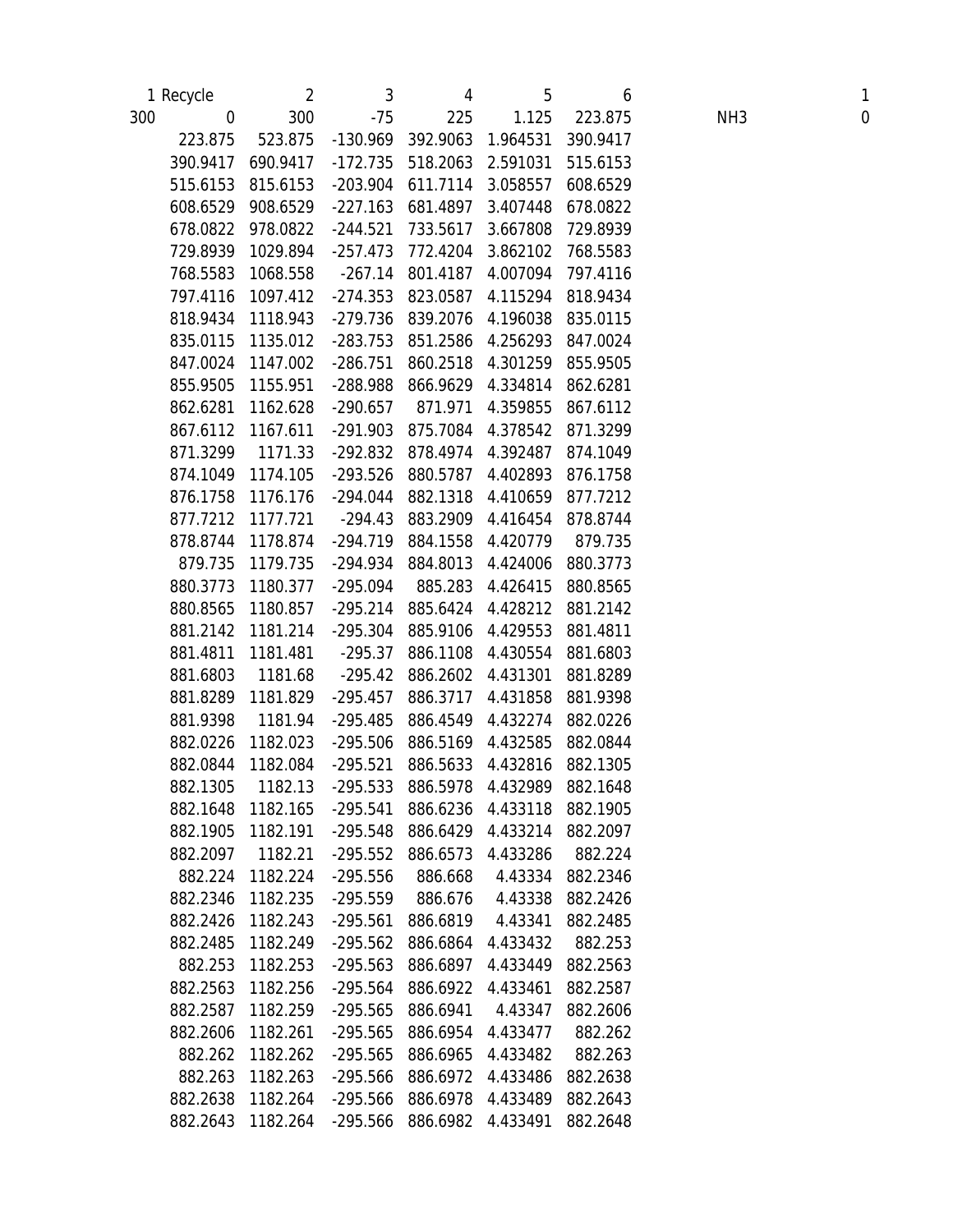| 882.2648 | 1182.265 | -295.566   | 886.6986 | 4.433493 | 882.2651 |
|----------|----------|------------|----------|----------|----------|
| 882.2651 | 1182.265 | $-295.566$ | 886.6988 | 4.433494 | 882.2653 |
| 882.2653 | 1182.265 | $-295.566$ | 886.699  | 4.433495 | 882.2655 |
| 882.2655 | 1182.265 | $-295.566$ | 886.6991 | 4.433496 | 882.2656 |
| 882.2656 | 1182.266 | $-295.566$ | 886.6992 | 4.433496 | 882.2657 |
| 882.2657 | 1182.266 | $-295.566$ | 886.6993 | 4.433496 | 882.2658 |
| 882.2658 | 1182.266 | $-295.566$ | 886.6993 | 4.433497 | 882.2658 |
| 882.2658 | 1182.266 | $-295.566$ | 886.6994 | 4.433497 | 882.2659 |
| 882.2659 | 1182.266 | $-295.566$ | 886.6994 | 4.433497 | 882.2659 |
| 882.2659 | 1182.266 | $-295.566$ | 886.6994 | 4.433497 | 882.2659 |
| 882.2659 | 1182.266 | $-295.566$ | 886.6995 | 4.433497 | 882.266  |
| 882.266  | 1182.266 | $-295.566$ | 886.6995 | 4.433497 | 882.266  |
| 882.266  | 1182.266 | $-295.566$ | 886.6995 | 4.433497 | 882.266  |
| 882.266  | 1182.266 | -295.566   | 886.6995 | 4.433497 | 882.266  |
|          |          |            |          |          |          |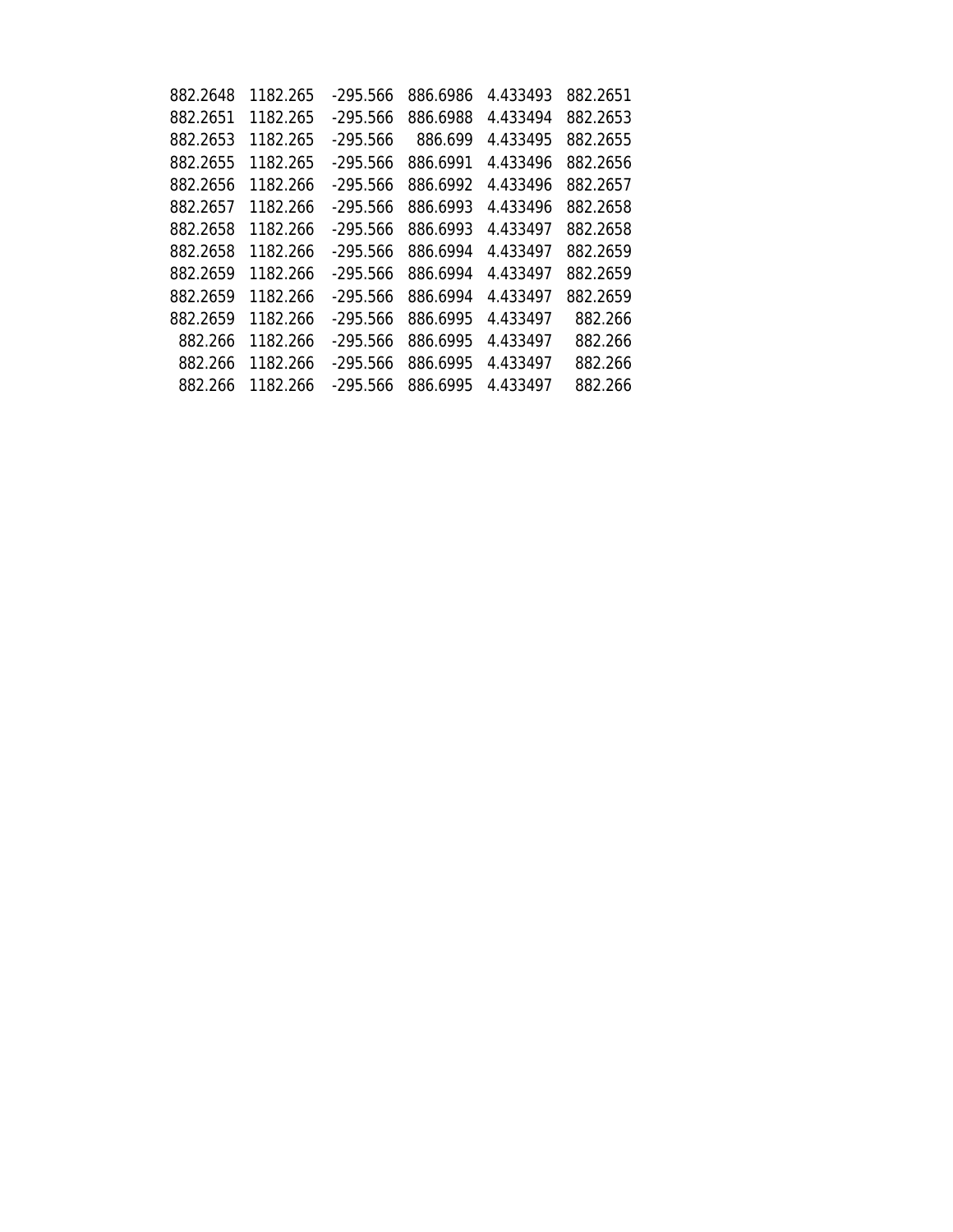| Recycle          | 2                 | 3        | 4        | 5        | 6              |                |
|------------------|-------------------|----------|----------|----------|----------------|----------------|
| $\boldsymbol{0}$ | $\boldsymbol{0}$  | 100      | 100      | 98       | $\overline{2}$ |                |
| $\overline{c}$   | 2                 | 174.625  | 176.625  | 173.0925 | 3.5325         |                |
| 3.5325           | 3.5325            | 230.3139 | 233.8464 | 229.1695 | 4.676928       |                |
| 4.676928         | 4.676928          | 271.8718 | 276.5487 | 271.0177 | 5.530974       |                |
| 5.530974         | 5.530974          | 302.8843 | 308.4153 | 302.247  | 6.168305       |                |
| 6.168305         | 6.168305          | 326.0274 | 332.1957 | 325.5518 | 6.643914       | 0 mol $NH_{3}$ |
| 6.643914         | 6.643914          | 343.298  | 349.9419 | 342.943  | 6.998837       | 100 mol $N_2$  |
| 6.998837         | 6.998837          | 356.1861 | 363.1849 | 355.9212 | 7.263699       | 300 mol $H2$   |
| 7.263699         | 7.263699          | 365.8039 | 373.0676 | 365.6062 | 7.461351       |                |
| 7.461351         | 7.461351          | 372.9811 | 380.4425 | 372.8336 | 7.60885        | Feed           |
| 7.60885          | 7.60885           | 378.3372 | 385.946  | 378.2271 | 7.718921       | F              |
| 7.718921         | 7.718921          | 382.3341 | 390.053  | 382.252  | 7.801061       | Feed+recy      |
| 7.801061         | 7.801061          | 385.3168 | 393.1179 | 385.2555 | 7.862358       | $F+R$          |
| 7.862358         | 7.862358          | 387.5427 | 395.405  | 387.4969 | 7.908101       |                |
| 7.908101         | 7.908101          | 389.2037 | 397.1118 | 389.1696 | 7.942237       |                |
| 7.942237         | 7.942237          | 390.4433 | 398.3855 | 390.4178 | 7.96771        |                |
| 7.96771          | 7.96771           | 391.3683 | 399.336  | 391.3493 | 7.98672        |                |
| 7.98672          | 7.98672           | 392.0586 | 400.0453 | 392.0444 | 8.000906       |                |
| 8.000906         | 8.000906          | 392.5737 | 400.5746 | 392.5631 | 8.011493       |                |
| 8.011493         | 8.011493          | 392.9581 | 400.9696 | 392.9502 | 8.019393       |                |
| 8.019393         | 8.019393          | 393.245  | 401.2644 | 393.2391 | 8.025288       |                |
| 8.025288         | 8.025288          | 393.4591 | 401.4844 | 393.4547 | 8.029688       |                |
| 8.029688         | 8.029688          | 393.6188 | 401.6485 | 393.6156 | 8.032971       |                |
| 8.032971         | 8.032971          | 393.7381 | 401.771  | 393.7356 | 8.035421       |                |
| 8.035421         | 8.035421          | 393.827  | 401.8625 | 393.8252 | 8.037249       |                |
| 8.037249         | 8.037249          | 393.8934 | 401.9307 | 393.8921 | 8.038613       |                |
| 8.038613         | 8.038613          | 393.943  | 401.9816 | 393.9419 | 8.039632       |                |
| 8.039632         | 8.039632          | 393.9799 | 402.0196 | 393.9792 | 8.040391       |                |
| 8.040391         | 8.040391          | 394.0075 | 402.0479 | 394.007  | 8.040958       |                |
| 8.040958         | 8.040958          | 394.0281 | 402.0691 | 394.0277 | 8.041382       |                |
|                  | 8.041382 8.041382 | 394.0435 | 402.0849 | 394.0432 | 8.041697       |                |
| 8.041697         | 8.041697          | 394.0549 | 402.0966 | 394.0547 | 8.041933       |                |
| 8.041933         | 8.041933          | 394.0635 | 402.1054 | 394.0633 | 8.042109       |                |
| 8.042109         | 8.042109          | 394.0699 | 402.112  | 394.0698 | 8.04224        |                |
| 8.04224          | 8.04224           | 394.0747 | 402.1169 | 394.0746 | 8.042338       |                |
| 8.042338         | 8.042338          | 394.0782 | 402.1206 | 394.0781 | 8.042411       |                |
| 8.042411         | 8.042411          | 394.0809 | 402.1233 | 394.0808 | 8.042466       |                |
| 8.042466         | 8.042466          | 394.0828 | 402.1253 | 394.0828 | 8.042506       |                |
| 8.042506         | 8.042506          | 394.0843 | 402.1268 | 394.0843 | 8.042537       |                |
| 8.042537         | 8.042537          | 394.0854 | 402.128  | 394.0854 | 8.042559       |                |
| 8.042559         | 8.042559          | 394.0862 | 402.1288 | 394.0862 | 8.042576       |                |
| 8.042576         | 8.042576          | 394.0869 | 402.1294 | 394.0869 | 8.042589       |                |
| 8.042589         | 8.042589          | 394.0873 | 402.1299 | 394.0873 | 8.042598       |                |
| 8.042598         | 8.042598          | 394.0877 | 402.1303 | 394.0877 | 8.042605       |                |
| 8.042605         | 8.042605          | 394.0879 | 402.1305 | 394.0879 | 8.04261        |                |
| 8.04261          | 8.04261           | 394.0881 | 402.1307 | 394.0881 | 8.042614       |                |

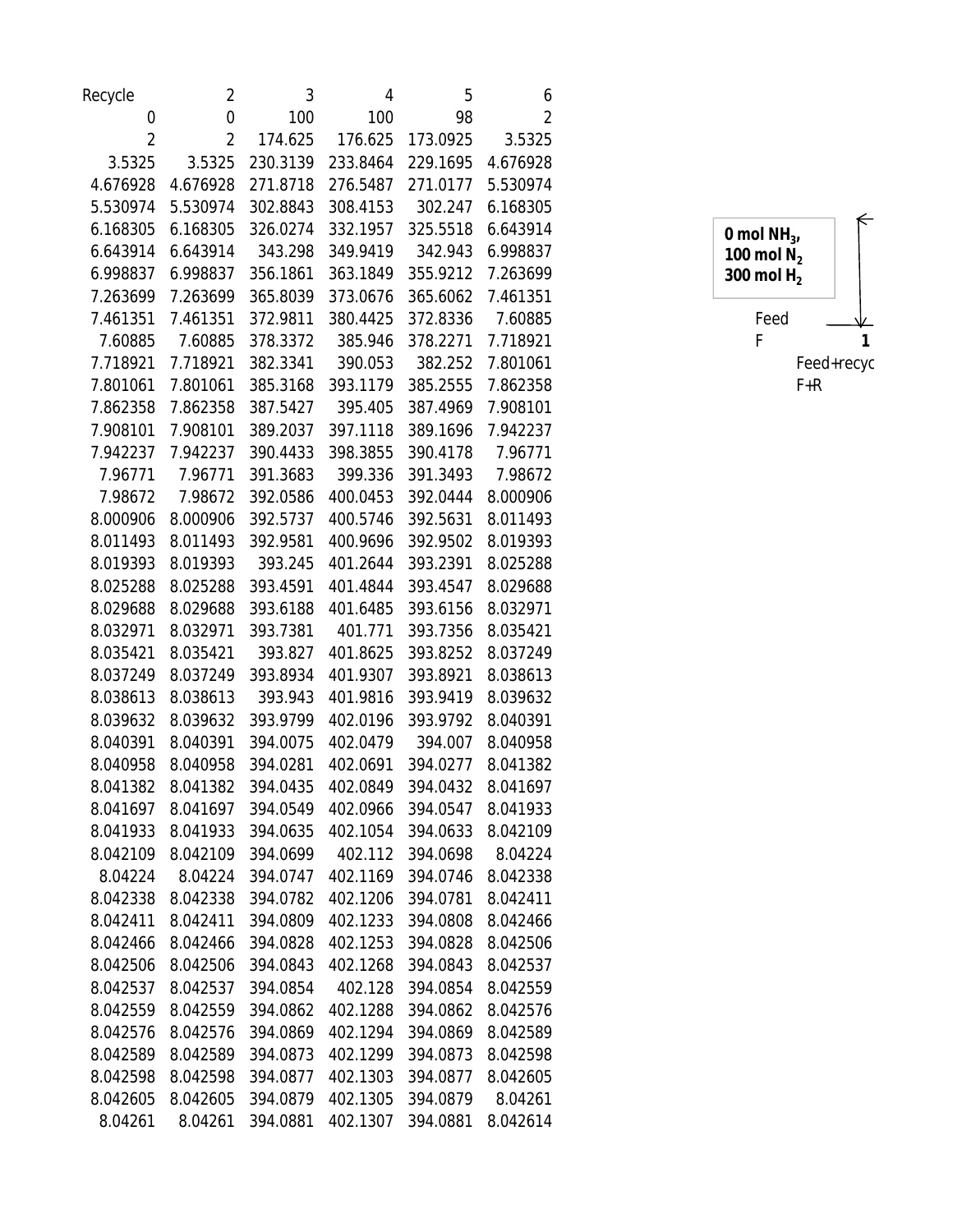| 8.042614 | 8.042614 | 394.0883 | 402.1309 | 394.0882 | 8.042617 |
|----------|----------|----------|----------|----------|----------|
| 8.042617 | 8.042617 | 394.0884 | 402.131  | 394.0884 | 8.04262  |
| 8.04262  | 8.04262  | 394.0884 | 402.1311 | 394.0884 | 8.042621 |
| 8.042621 | 8.042621 | 394.0885 | 402.1311 | 394.0885 | 8.042622 |
| 8.042622 | 8.042622 | 394.0885 | 402.1312 | 394.0885 | 8.042623 |
| 8.042623 | 8.042623 | 394.0886 | 402.1312 | 394.0886 | 8.042624 |
| 8.042624 | 8.042624 | 394.0886 | 402.1312 | 394.0886 | 8.042624 |
| 8.042624 | 8.042624 | 394.0886 | 402.1312 | 394.0886 | 8.042625 |
| 8.042625 | 8.042625 | 394.0886 | 402.1313 | 394.0886 | 8.042625 |
| 8.042625 | 8.042625 | 394.0886 | 402.1313 | 394.0886 | 8.042625 |
| 8.042625 | 8.042625 | 394.0886 | 402.1313 | 394.0886 | 8.042625 |
| 8.042625 | 8.042625 | 394.0887 | 402.1313 | 394.0887 | 8.042626 |
|          |          |          |          |          |          |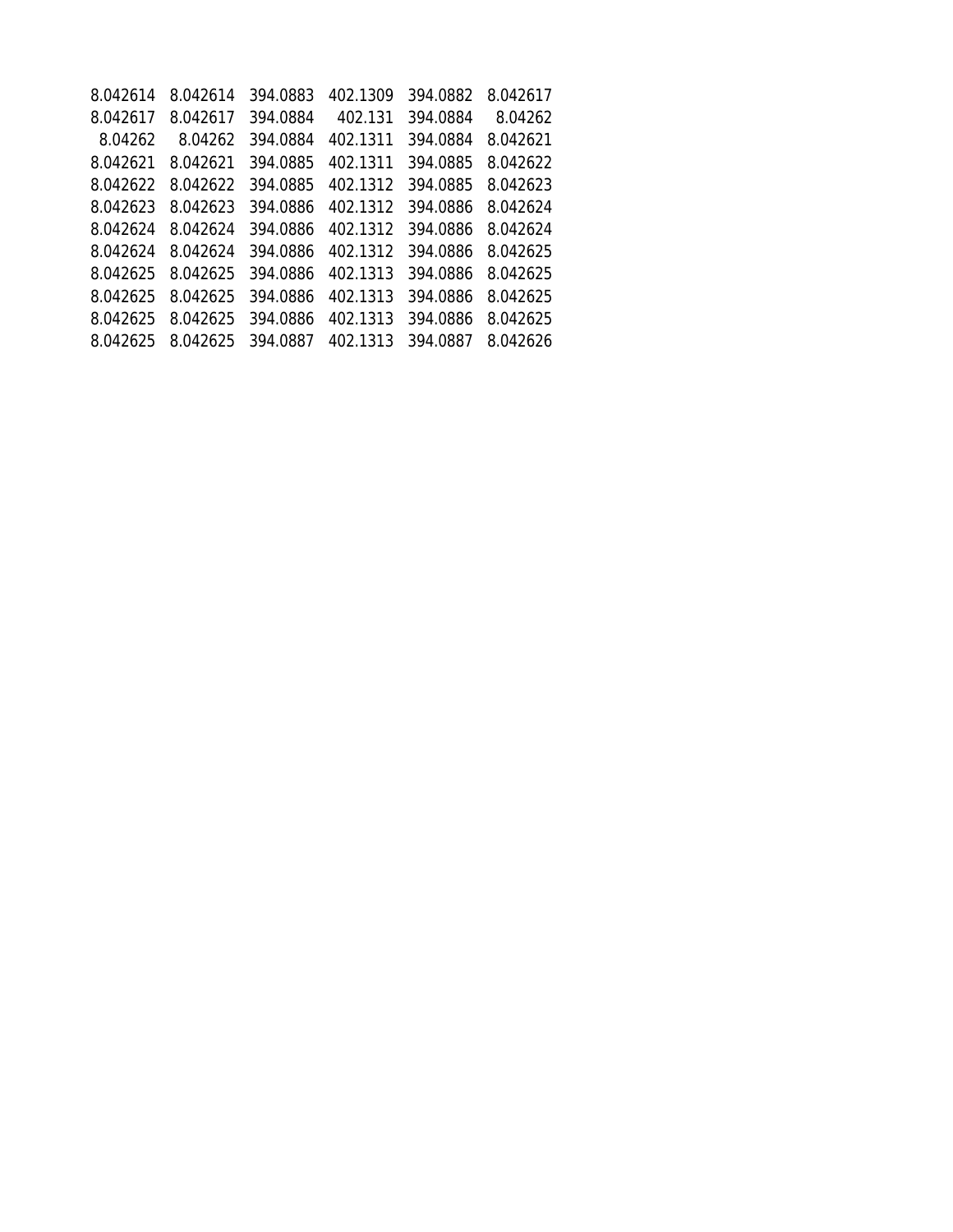